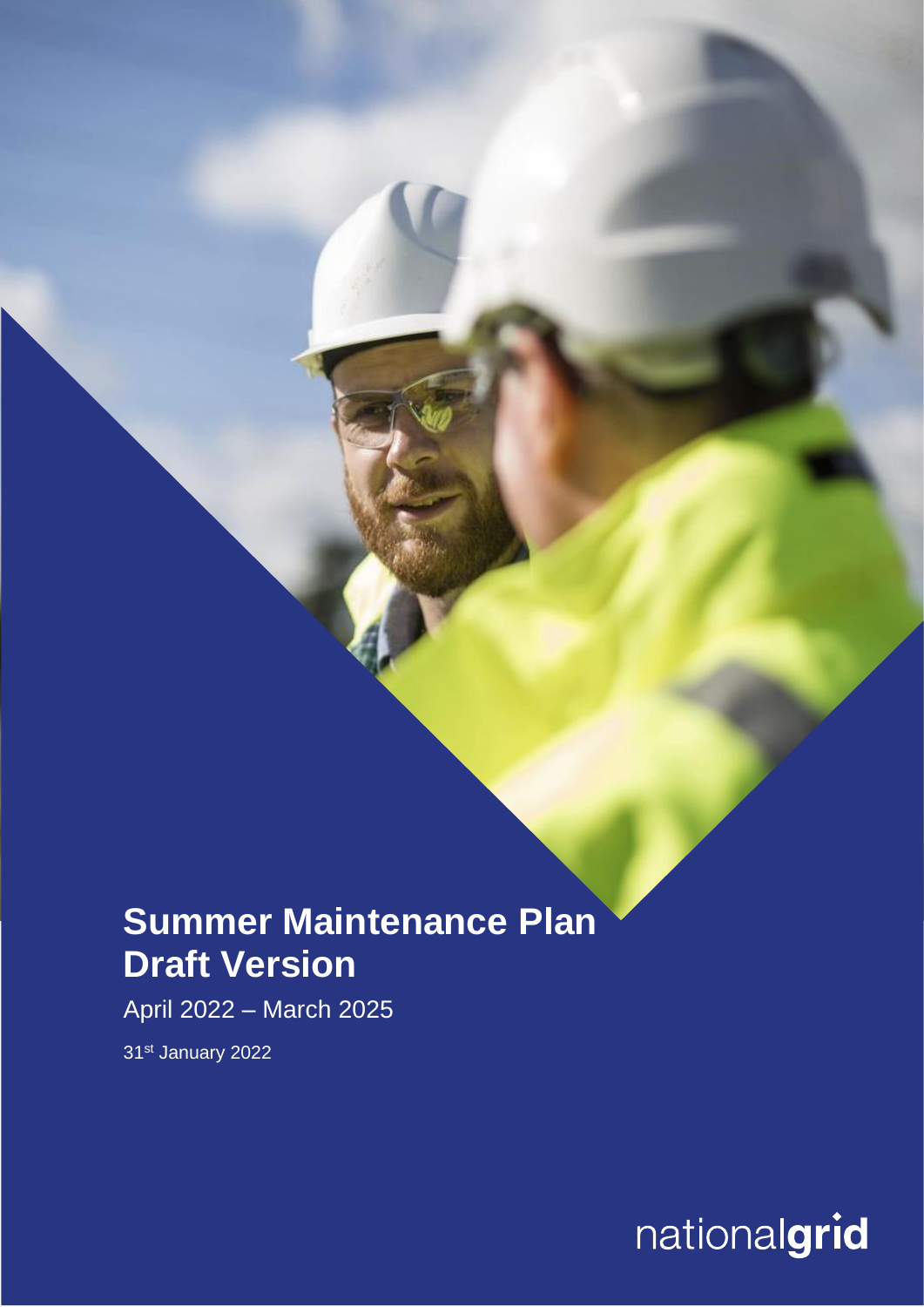## **Contents**

|                                         | Page |
|-----------------------------------------|------|
| 1. Introduction                         | 2    |
| 2. NTS Maintenance Work Monthly Summary | 3    |
| 3. ASEP Capability                      |      |
| 4. Maintenance affected exit points     |      |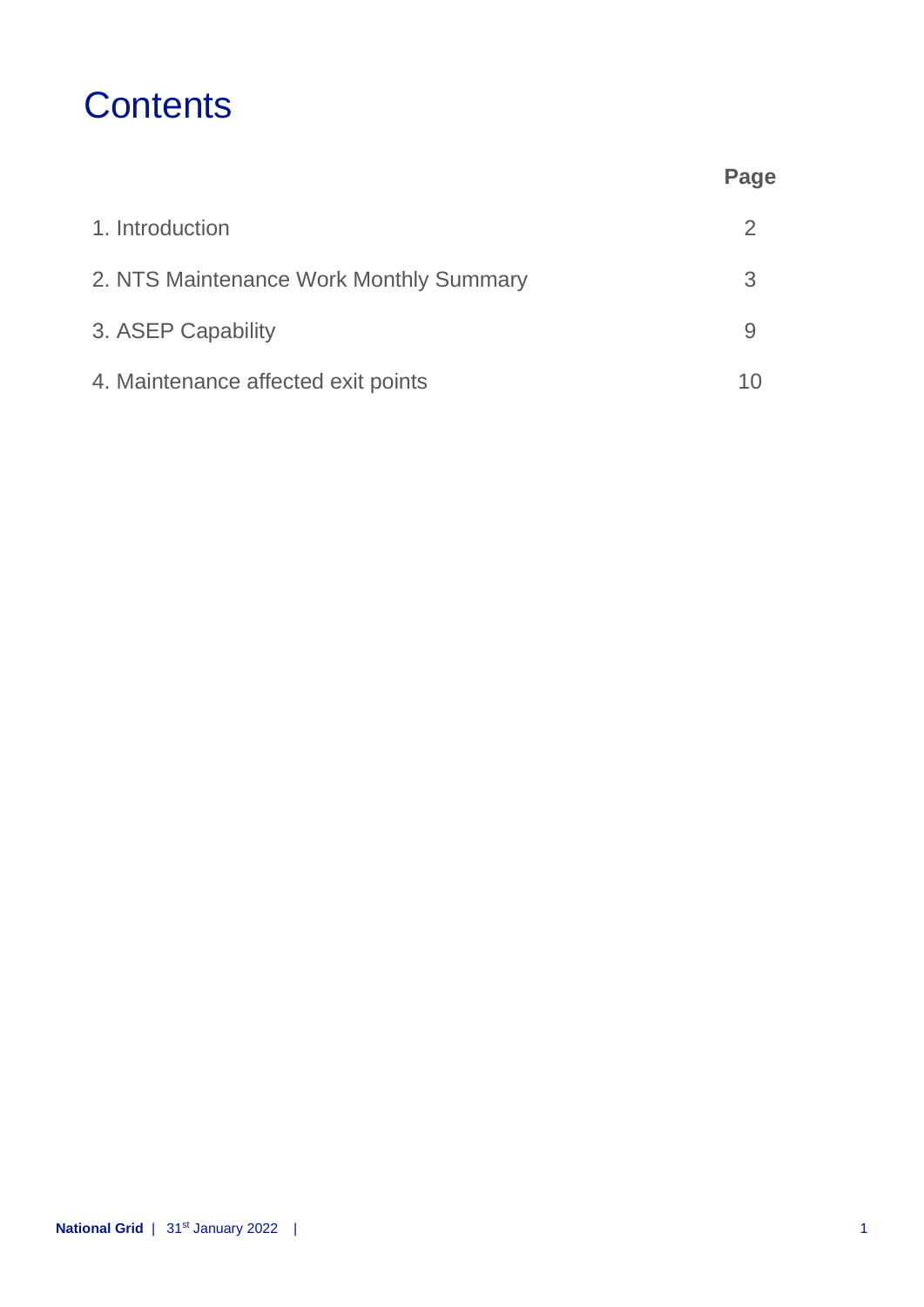# 1. Introduction

Each year National Grid undertakes a variety of maintenance and investment activities on the gas National Transmission System (NTS). This work can take many different forms, including keeping our assets in good working order, replacing ageing assets with new equipment, inspecting assets and facilitating new connections and capacity requirements.

This maintenance programme is intended to provide an indication to the gas industry of the impact of these works on the NTS, and any associated impact on entry or exit capacity from April 2022 to March 2025. This programme supersedes all previous plans.

This document provides an overview of all work scheduled at NTS compressor stations and NTS pipelines. Where this work affects the capability at an Aggregate System Entry Point (ASEP), an indication of the revised ASEP's minimum daily capability is included for each month.

Although every effort is made to align work to any customer or associated asset outages which we have been made aware of, this is not always possible and where NTS Exit Points are affected, we will endeavour to issue Maintenance Day notices to our customers by 1<sup>st</sup> February and any revisions at least 42 days in advance of the scheduled Maintenance work.

This document only includes maintenance activities on the NTS which are to be undertaken by National Grid NTS. It does not include maintenance carried out upstream of the NTS by Delivery Facility Operators (DFOs) and Producers or downstream of the NTS by the Distribution Networks and other NTS connected parties.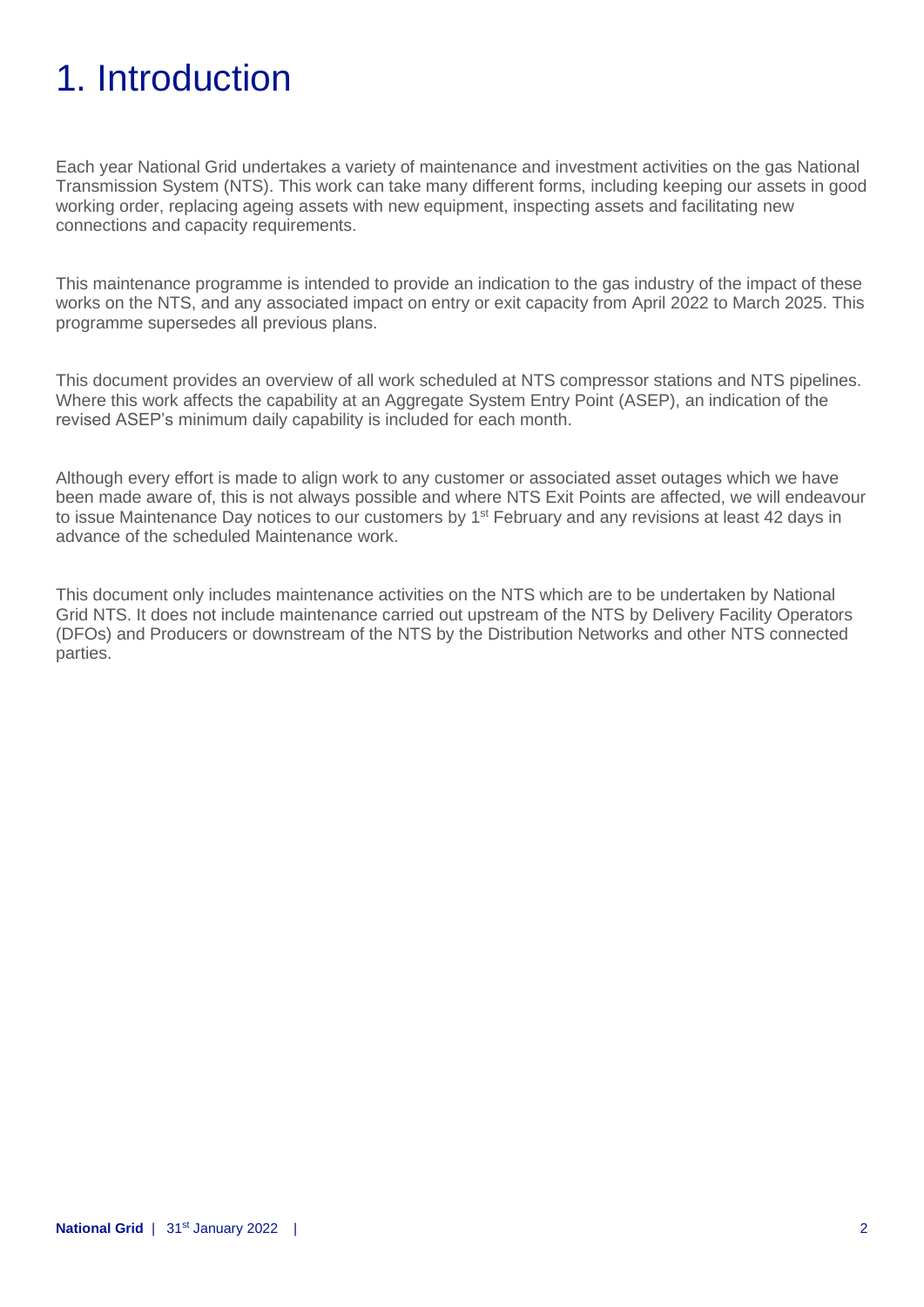# 2. NTS Maintenance Work Monthly Summary

The following tables provide a summary of the NTS in line inspection work, other NTS pipeline work and NTS compressor outages. The month where the work is scheduled to take place has been highlighted in the tables. If it is the case that any work listed below has an effect on the flow of gas, affected sites and associated shippers will be contacted individually. The tables indicate which month the work takes place in, not that the work will take the whole of the month.

### 2.1 Planned In-Line Inspections

National Grid is required to carry out in-line inspections of our pipelines periodically in order to monitor and maintain their integrity, ensuring that they comply with the Pressure Systems Safety Regulations (PSSR). The in-line inspection process requires a number of Pipeline Inspection Gauges (PIGs) to travel through the pipeline in order to complete a full inspection. The number of "runs", and the associated time taken for the work, can vary from pipeline to pipeline.

= Confirmed period = Provisional period

| Area<br>In Line<br><b>Inspections</b> |                                               |     |                |                | 2022 |     |                |                     |          |                | 2023           |                        |          |                | 2024           |                | 2025 |
|---------------------------------------|-----------------------------------------------|-----|----------------|----------------|------|-----|----------------|---------------------|----------|----------------|----------------|------------------------|----------|----------------|----------------|----------------|------|
|                                       | Apr                                           | Vel | $\overline{5}$ | $\overline{5}$ | Aug  | Sep | $\overline{d}$ | $\overline{\sigma}$ | $\alpha$ | $\overline{a}$ | $\overline{d}$ | $\overline{\tilde{O}}$ | $\alpha$ | $\overline{a}$ | $\overline{d}$ | $\overline{O}$ |      |
| <b>SC</b>                             | Feeder 11<br>Kirriemuir to<br><b>Bathgate</b> |     |                |                |      |     |                |                     |          |                |                |                        |          |                |                |                |      |
| <b>NW</b>                             | Feeder 21<br>Audley to<br>Alrewas             |     |                |                |      |     |                |                     |          |                |                |                        |          |                |                |                |      |
| <b>NO</b>                             | Feeder 13<br>Yafforth to<br>Towton            |     |                |                |      |     |                |                     |          |                |                |                        |          |                |                |                |      |
| <b>SC</b>                             | Feeder 10<br>Aberdeen to<br>Kirriemuir        |     |                |                |      |     |                |                     |          |                |                |                        |          |                |                |                |      |
| EA                                    | Feeder 22<br>Peterborough<br>to Hatton        |     |                |                |      |     |                |                     |          |                |                |                        |          |                |                |                |      |
| EA                                    | Feeder<br>07Gosberton<br>to Tydd St<br>Giles  |     |                |                |      |     |                |                     |          |                |                |                        |          |                |                |                |      |
| <b>SC</b>                             | Feeder 10<br>Bathgate to<br>Glenmavis         |     |                |                |      |     |                |                     |          |                |                |                        |          |                |                |                |      |
| EA                                    | Feeder 03 Gt<br>Wilbraham to<br>Whitwell      |     |                |                |      |     |                |                     |          |                |                |                        |          |                |                |                |      |
| <b>SO</b>                             | Feeder 09<br>Steppingley to<br>East Isley     |     |                |                |      |     |                |                     |          |                |                |                        |          |                |                |                |      |
| <b>NT</b>                             | Feeder 05<br><b>Braintree to</b><br>Horndon   |     |                |                |      |     |                |                     |          |                |                |                        |          |                |                |                |      |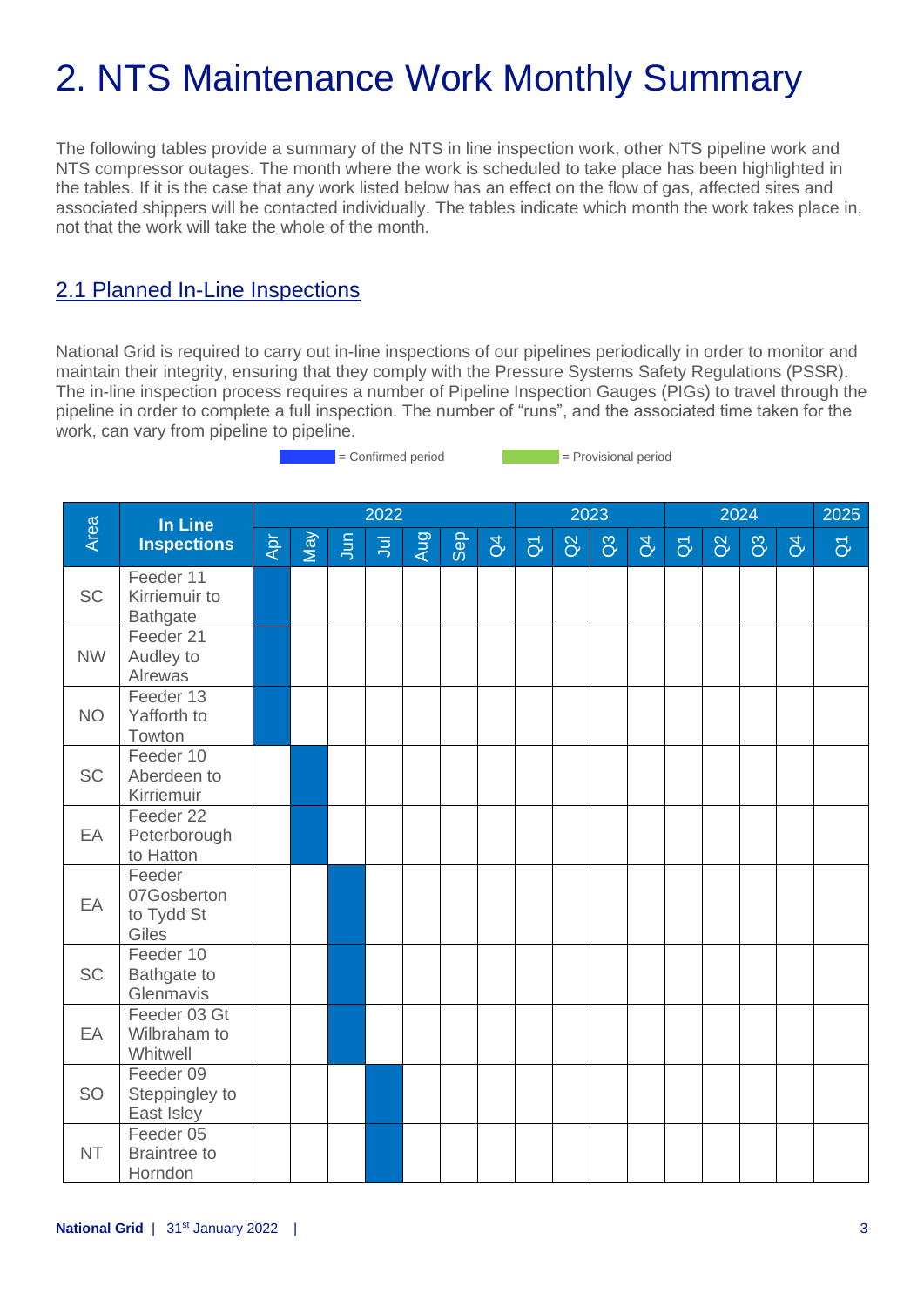| <b>WS</b> | Feeder 28<br>Felindre to<br><b>Three Cocks</b>           |  |  |  |  |  |  |  |  |
|-----------|----------------------------------------------------------|--|--|--|--|--|--|--|--|
| <b>NO</b> | Feeder 07<br>Asselby to<br><b>Susworth Trent</b><br>West |  |  |  |  |  |  |  |  |
| EA        | Feeder 17<br>Theddlethorpe<br>to Hatton                  |  |  |  |  |  |  |  |  |
| EM        | Feeder 07<br><b>Tydd St Giles</b><br>to Old Warden       |  |  |  |  |  |  |  |  |
| <b>WM</b> | Feeder 14<br>Alrewas to<br>Churchover                    |  |  |  |  |  |  |  |  |
| <b>SC</b> | Feeder 11<br>Bathgate to<br>Longtown                     |  |  |  |  |  |  |  |  |
| <b>SC</b> | Feeder 12<br>Bathgate to<br>Longtown                     |  |  |  |  |  |  |  |  |
| EA        | Feeder 22<br>Goxhill to<br>Hatton                        |  |  |  |  |  |  |  |  |
| <b>NW</b> | Feeder 11<br>Grayrigg to<br>Samlesbury                   |  |  |  |  |  |  |  |  |
| <b>SW</b> | Feeder 20<br>Kenn South to<br>Choakford                  |  |  |  |  |  |  |  |  |
| <b>SC</b> | Feeder 12<br>Kirriemuir to<br><b>Bathgate</b>            |  |  |  |  |  |  |  |  |
| <b>NO</b> | Feeder 29<br>Pannal to<br>Nether Kellet                  |  |  |  |  |  |  |  |  |
| <b>SC</b> | Feeder 1o<br>Penicuik to<br><b>Boon</b>                  |  |  |  |  |  |  |  |  |
| <b>WS</b> | Feeder 02<br>Treaddow to<br>Dowlais                      |  |  |  |  |  |  |  |  |
| <b>NT</b> | Feeder 03<br>Whitwell to<br>Peters Green                 |  |  |  |  |  |  |  |  |
| <b>WS</b> | Feeder 02<br>Wormington to<br>Treaddow                   |  |  |  |  |  |  |  |  |
| <b>SC</b> | Feeder 12<br>Aberdeen to<br>Kirriemuir                   |  |  |  |  |  |  |  |  |
| <b>NE</b> | Feeder 07<br>Eastoft to<br>Keadby                        |  |  |  |  |  |  |  |  |
| <b>NW</b> | Feeder 21<br><b>Elworth Mickle</b><br>Trafford           |  |  |  |  |  |  |  |  |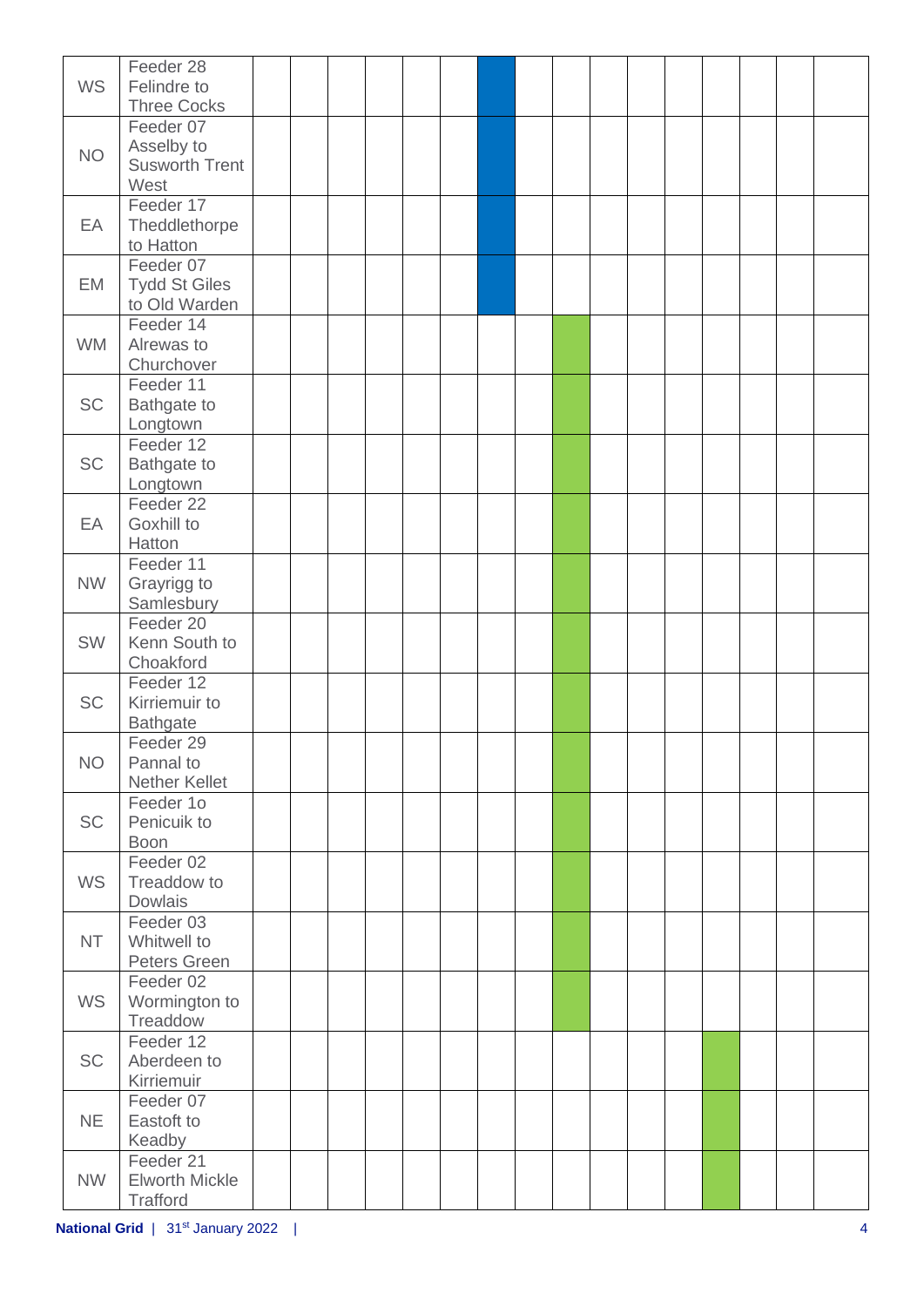| <b>SE</b> | Feeder 05 Isle<br>of Grain to<br>Medway             |  |  |  |  |  |  |  |  |
|-----------|-----------------------------------------------------|--|--|--|--|--|--|--|--|
| EA        | Feeder 18<br>Matching<br>Green to Rye<br>House      |  |  |  |  |  |  |  |  |
| <b>NW</b> | Feeder 21<br>Mickle Trafford<br>to Deeside          |  |  |  |  |  |  |  |  |
| EA        | Feeder 03<br>Roudham<br>Heath to Great<br>Wilbraham |  |  |  |  |  |  |  |  |
| <b>NT</b> | Feeder 05<br>Roxwell to<br>Luxborough<br>Lane       |  |  |  |  |  |  |  |  |
| <b>SE</b> | Feeder 05<br>Shorne to Isle<br>of Grain             |  |  |  |  |  |  |  |  |
| EA        | Feeder 18 St<br>Neots to Little<br><b>Barford</b>   |  |  |  |  |  |  |  |  |
| EA        | Feeder 05<br>Stow Market to<br><b>Braintree</b>     |  |  |  |  |  |  |  |  |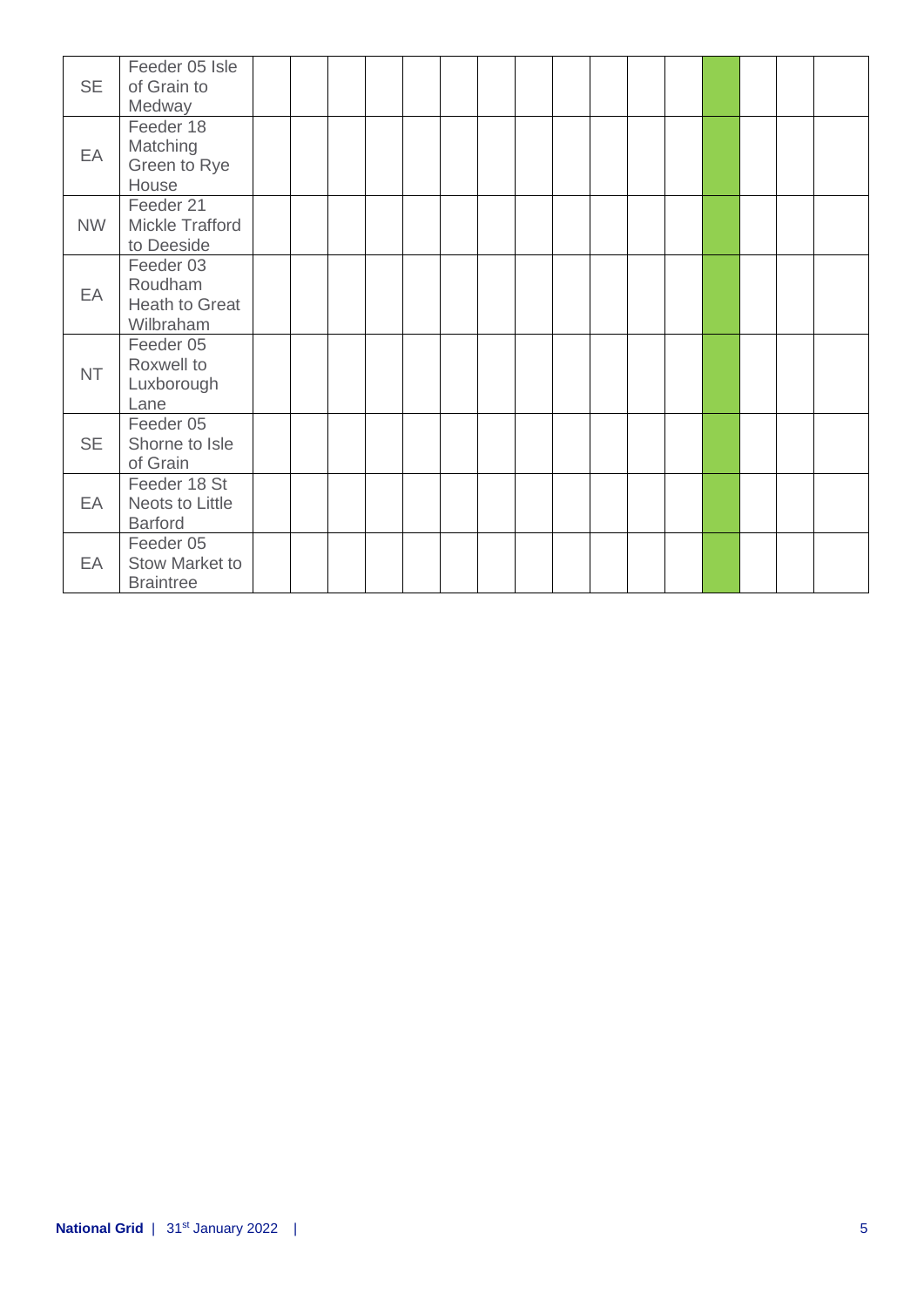## 2.2 Pipeline Work

Pipeline work listed in this table below can include diversions of existing pipelines, facilitation of connections to the NTS, and replacement or maintenance of pipeline and associated assets (pipes, valves, pig traps etc.) which require some form of pressure restriction or isolation. Some work can be performed by restricting the pressure of gas in the pipeline; however some work requires a full shut down (often termed "isolation" or "outage") of a section of the pipeline which would then be reinstated back to operational pressures once the work is completed. The 2024 and 2025 pipeline works are yet to be fully planned.

| <b>Contract Contract Contract Contract Contract Contract Contract Contract Contract Contract Contract Contract Co</b> | = Pressure Restriction                          |                |     |             |       |     | = Pipeline Shutdown |                | = Provisional period |          |                |                |                |          |                |                |                         |  |
|-----------------------------------------------------------------------------------------------------------------------|-------------------------------------------------|----------------|-----|-------------|-------|-----|---------------------|----------------|----------------------|----------|----------------|----------------|----------------|----------|----------------|----------------|-------------------------|--|
|                                                                                                                       |                                                 |                |     |             |       |     |                     |                |                      |          |                |                |                |          |                |                | 2025                    |  |
| Area                                                                                                                  |                                                 | 2022           |     |             |       |     |                     |                |                      | 2023     |                |                |                |          | 2024           |                |                         |  |
|                                                                                                                       | <b>Pipeline</b>                                 | $\overline{A}$ | May | $rac{5}{2}$ | $\Xi$ | Aug | <b>Sep</b>          | $\overline{d}$ | $\overline{O}$       | $\Omega$ | $\mathbf{G}^3$ | $\overline{d}$ | $\overline{O}$ | $\Omega$ | $\mathbb{S}^3$ | $\overline{d}$ | $\overline{\mathsf{d}}$ |  |
| EA                                                                                                                    | Feeder 07<br>Linwood to<br>Hatton               |                |     |             |       |     |                     |                |                      |          |                |                |                |          |                |                |                         |  |
| <b>SC</b>                                                                                                             | Feeder 10<br>Hume to<br>Coldstream              |                |     |             |       |     |                     |                |                      |          |                |                |                |          |                |                |                         |  |
| <b>SC</b>                                                                                                             | Feeder 11 St<br>Fergus to<br>Kinknockie         |                |     |             |       |     |                     |                |                      |          |                |                |                |          |                |                |                         |  |
| <b>SC</b>                                                                                                             | Feeder 24<br>Aberdeen to<br>Lochside            |                |     |             |       |     |                     |                |                      |          |                |                |                |          |                |                |                         |  |
| <b>SC</b>                                                                                                             | Feeder 13<br>Balhardgardy<br>To Aberdeen        |                |     |             |       |     |                     |                |                      |          |                |                |                |          |                |                |                         |  |
| <b>SC</b>                                                                                                             | Feeder 11<br>Aberdeen to<br>Woodlands           |                |     |             |       |     |                     |                |                      |          |                |                |                |          |                |                |                         |  |
| <b>NE</b>                                                                                                             | Feeder 06<br>Elton to<br>Pickering              |                |     |             |       |     |                     |                |                      |          |                |                |                |          |                |                |                         |  |
| SW                                                                                                                    | Feeder 14<br>Barrington to<br>Aylesbeare        |                |     |             |       |     |                     |                |                      |          |                |                |                |          |                |                |                         |  |
| SW                                                                                                                    | <b>Barrington AGI</b>                           |                |     |             |       |     |                     |                |                      |          |                |                |                |          |                |                |                         |  |
| <b>WS</b>                                                                                                             | Feeder 02<br>Llanvethrine to<br>Dowlais         |                |     |             |       |     |                     |                |                      |          |                |                |                |          |                |                |                         |  |
| <b>WM</b>                                                                                                             | Feeder 21<br>Alrewas to<br><b>Weston Bank</b>   |                |     |             |       |     |                     |                |                      |          |                |                |                |          |                |                |                         |  |
| <b>NW</b>                                                                                                             | Feeder 04<br>Audley to<br>Nantwich              |                |     |             |       |     |                     |                |                      |          |                |                |                |          |                |                |                         |  |
| SC                                                                                                                    | Feeder 12<br>Bathgate to<br>Elvanfoot           |                |     |             |       |     |                     |                |                      |          |                |                |                |          |                |                |                         |  |
| SC                                                                                                                    | Feeder 12<br>Nether<br>Howcleugh to<br>Langholm |                |     |             |       |     |                     |                |                      |          |                |                |                |          |                |                |                         |  |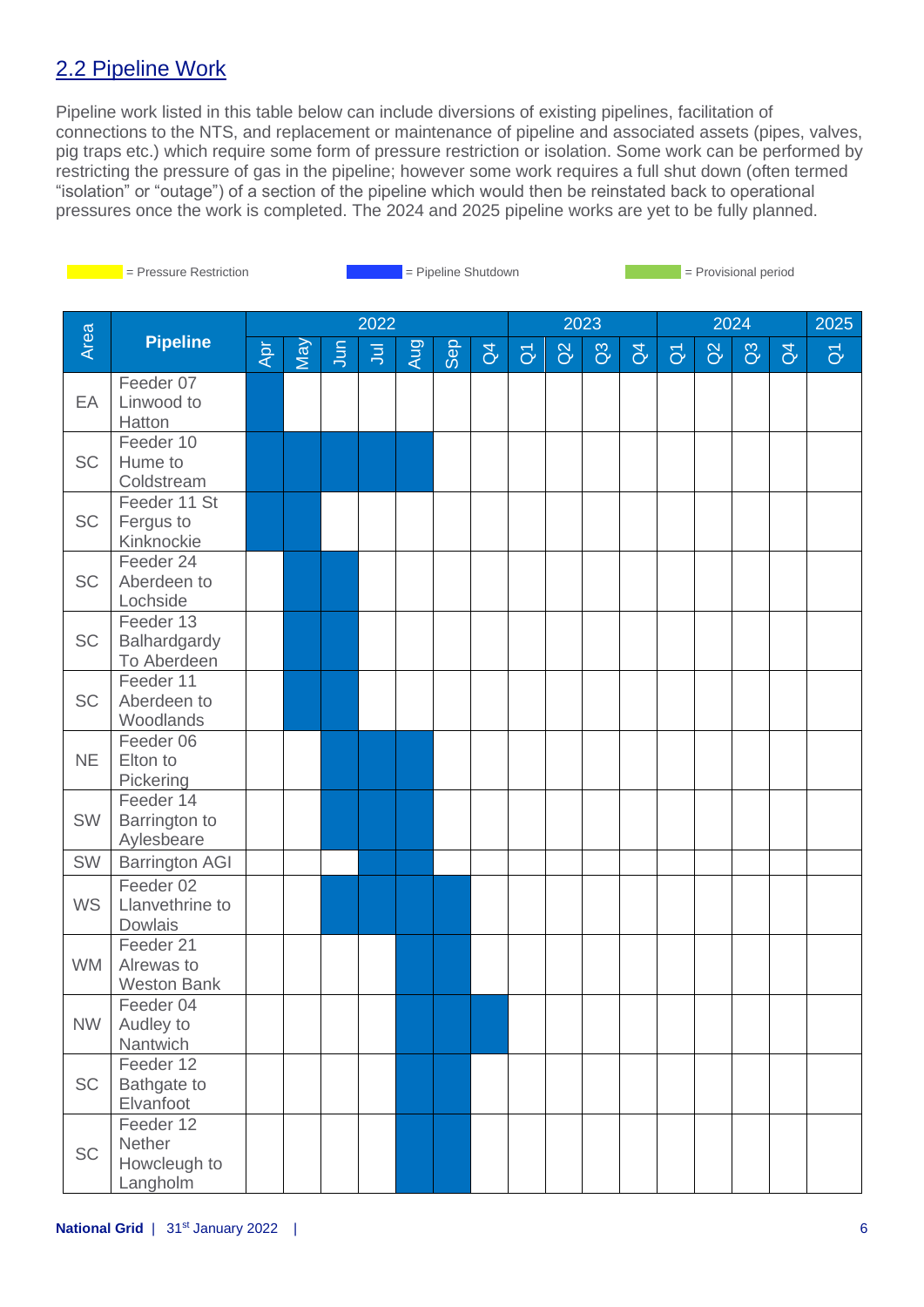| <b>SC</b> | Feeder 12<br>Bathgate to<br><b>Blackness</b>         |  |  |  |  |  |  |  |  |
|-----------|------------------------------------------------------|--|--|--|--|--|--|--|--|
| <b>WS</b> | <b>Cilfrew AGI</b>                                   |  |  |  |  |  |  |  |  |
| <b>NO</b> | Feeder 15<br>Carlisle to Keld                        |  |  |  |  |  |  |  |  |
| <b>SC</b> | Feeder 13 St<br>Fergus to<br>Balhalgardy             |  |  |  |  |  |  |  |  |
| SC        | Feeder 11<br>Glenbervie to<br><b>Brechin</b>         |  |  |  |  |  |  |  |  |
| <b>WS</b> | Feeder 02<br>Dyffryn<br>Clydach to<br>Dowlais        |  |  |  |  |  |  |  |  |
| EM        | Feeder 09<br><b>Brocklesby to</b><br>Stallingborough |  |  |  |  |  |  |  |  |
| <b>WS</b> | <b>Felindre AGI</b>                                  |  |  |  |  |  |  |  |  |
| <b>NE</b> | Feeder 06<br>Beeford to<br>Hornsea                   |  |  |  |  |  |  |  |  |
| <b>NW</b> | Feeder 21<br>Elworth to<br><b>Birch Heath</b>        |  |  |  |  |  |  |  |  |
| <b>SC</b> | Feeder 11<br>Kinknockie to<br>Aberdeen               |  |  |  |  |  |  |  |  |
| SW        | Feeder 14<br>Sapperton to<br>Easton Grey             |  |  |  |  |  |  |  |  |
| <b>SC</b> | Feeder 13<br>Aberdeen to<br>Parkneuk                 |  |  |  |  |  |  |  |  |
| <b>NE</b> | Feeder 07<br>Asselby to<br><b>Drax</b>               |  |  |  |  |  |  |  |  |
| <b>SW</b> | Feeder 07<br>Ilchester to<br>Mappowder               |  |  |  |  |  |  |  |  |
| SW        | Feeder 14<br>Aylesbeare to<br><b>Woodbury</b>        |  |  |  |  |  |  |  |  |
| <b>SE</b> | Feeder 18<br>Shorne to<br>Farningham                 |  |  |  |  |  |  |  |  |
| <b>NW</b> | Feeder 21<br>Audley to<br>Alrewas                    |  |  |  |  |  |  |  |  |
| <b>NW</b> | Feeder 04<br>Audley to<br>Alrewas                    |  |  |  |  |  |  |  |  |
| <b>SE</b> | <b>Lower Thames</b><br>Crossing                      |  |  |  |  |  |  |  |  |

Please note: where a pipeline is required to be shut down the specific isolation points may differ from those displayed above. Any parties impacted by the works are contacted directly.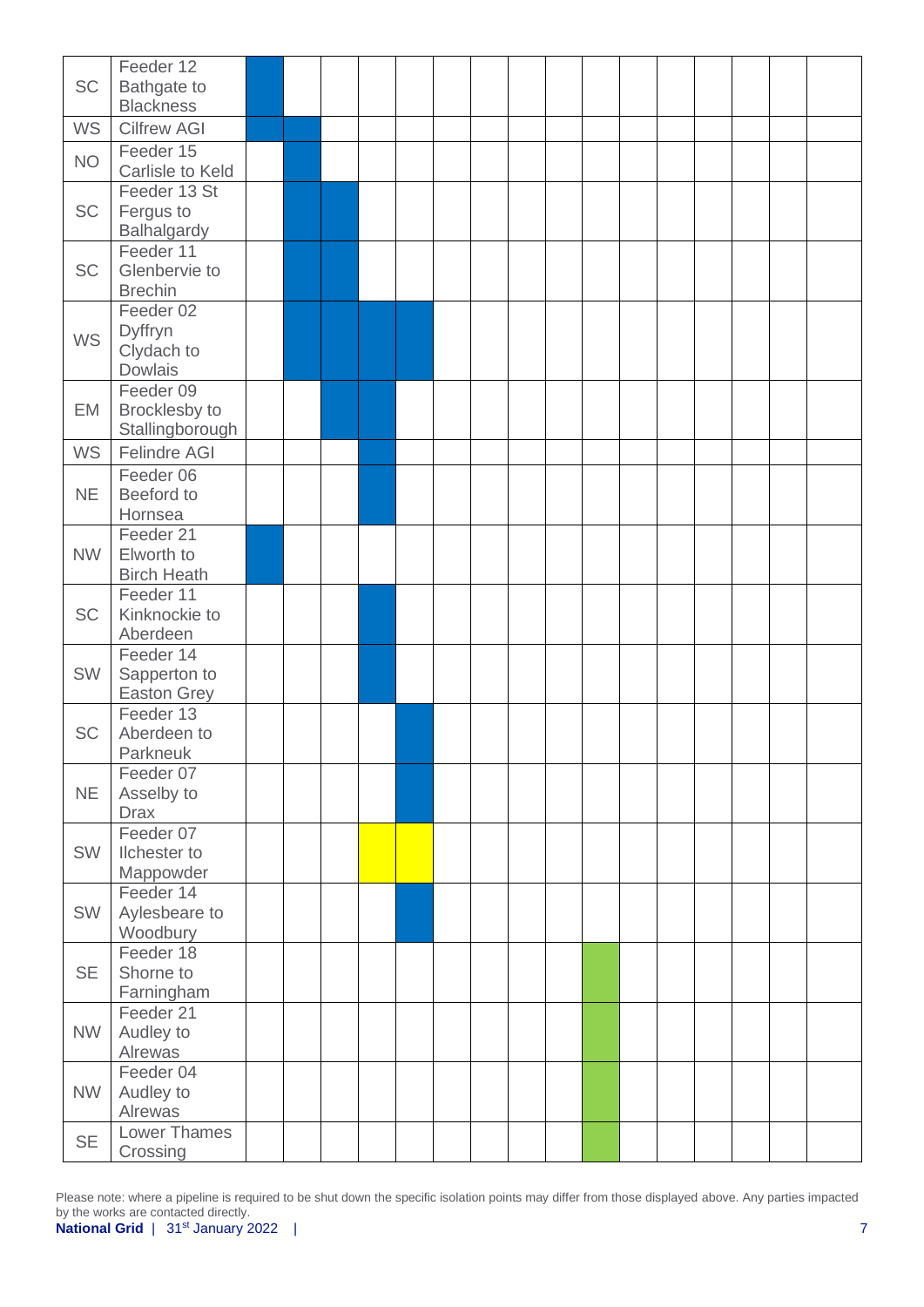### 2.3 NTS Compressor Stations

Compressors are used to help move gas around the NTS to where it is needed, maintaining pressures required at exit points whilst avoiding over-pressurising pipelines. In order to maintain our capability at Compressor Stations, routine maintenance is performed as well as a variety of other projects to maintain and improve the fleet.

external = Confirmed period = Provisional period

**Compressor Station Outages** 2022 2023 2024 2025 Apr May Jun  $\bar{B}$ Aug Sep  $\beta$  $\overline{\sigma}$ Q2  $\mathcal{C}^3$  $\overline{d}$  $\overline{a}$ Q2 Q3  $\beta$  $\overline{\sigma}$ Aberdeen Alrewas Avonbridge 1 Avonbridge 2 Aylesbury Bishop Auckland **Carnforth Cambridge Chelmsford Churchover** Diss Felindre Hatton Huntingdon Kings Lynn Kirriemuir Lockerley Moffat Nether Kellet **Peterborough Warrington Wisbech** Wooler **Wormington**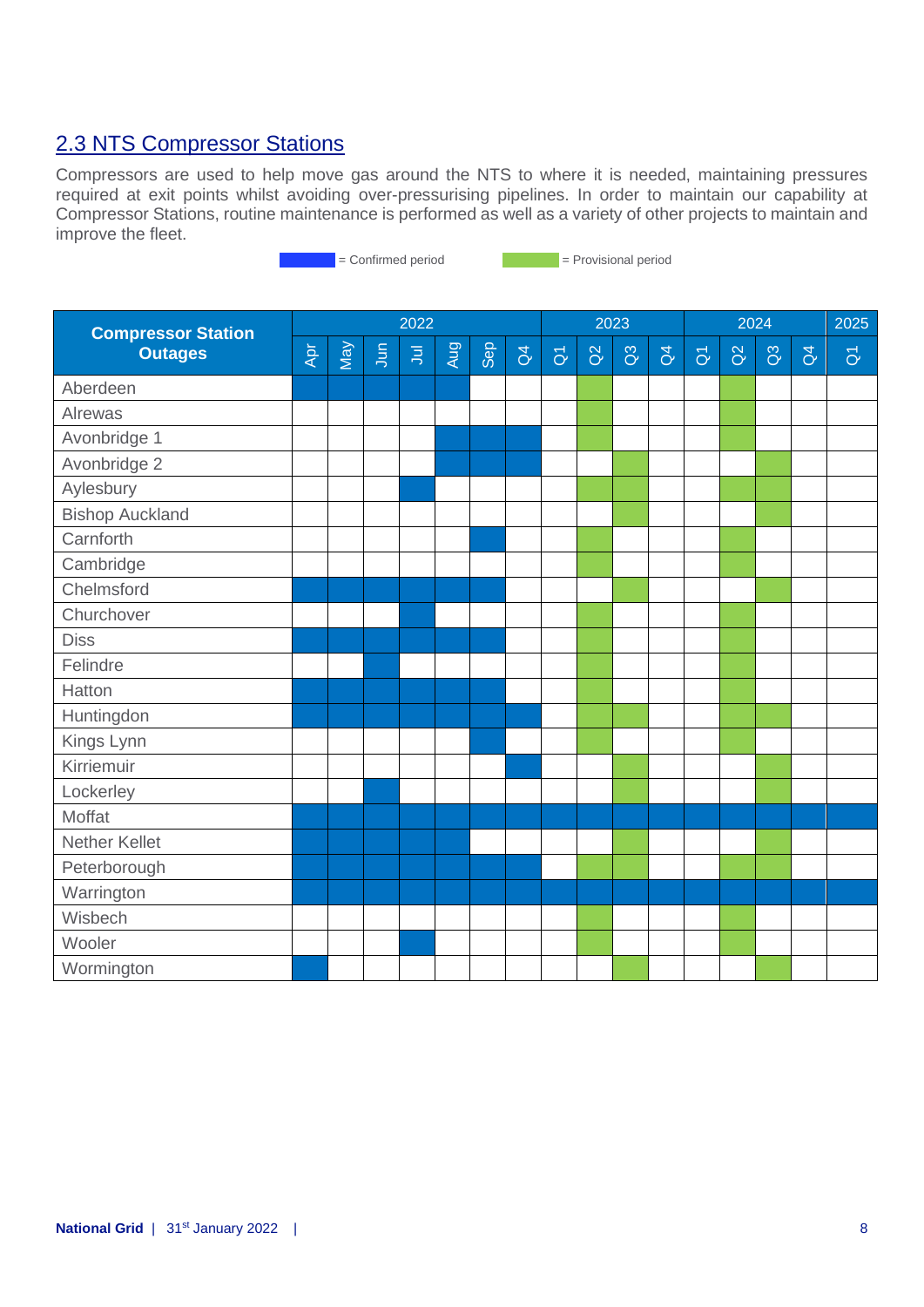# 3. ASEP Capability

The table below shows an indicative flow capability for each Aggregate System Entry Point (ASEP), taking into account the effect of the draft maintenance programme. The volumes are displayed month by month and are based on appropriate seasonal normal conditions.

In generating the ASEP capabilities, no account has been taken of any supply side (Delivery Facility) maintenance outages.

The values represent the ASEP's daily capability for each month, based on Seasonal Normal Demand conditions and for the period in the month where scheduled maintenance has most impact on capability. The analysis performed to produce the figures uses the assumption that a supply at a particular ASEP is favoured over other ASEPs. For example, in producing capability figures for St Fergus, it would be assumed that St Fergus ASEP would be flowing at its maximum for the season and the rest of the NTS supply was spread over other ASEPs.

Where "no impact" has been stated, this indicates that the maintenance scheduled is expected to have no adverse effect on the ASEP capability.

The capability volumes shown for the individual ASEPs are indicative only, but do represent a consistent operational view.

On any given day, the amount of capability that may be available at any ASEP will depend upon the level and distribution of the demand and the level of supplies at other terminals. In cases where scheduled maintenance has an adverse effect on an ASEP's capability, National Grid may be able to make additional capability available at other ASEPs.

|                               | Apr       | <b>May</b> | Jun       | Jul       | Aug       | Sep       | Oct       |
|-------------------------------|-----------|------------|-----------|-----------|-----------|-----------|-----------|
| <b>St Fergus</b>              | 100       | 83         | 76        | 76        | 80        | 77        | <b>No</b> |
|                               | (1100)    | (913)      | (836)     | (836)     | (880)     | (847)     | impact    |
| <b>Teesside</b>               | <b>No</b> | <b>No</b>  | <b>No</b> | <b>No</b> | <b>No</b> | <b>No</b> | <b>No</b> |
|                               | Impact    | Impact     | Impact    | Impact    | Impact    | Impact    | impact    |
| <b>Barrow</b>                 | <b>No</b> | <b>No</b>  | <b>No</b> | <b>No</b> | <b>No</b> | <b>No</b> | <b>No</b> |
|                               | Impact    | Impact     | Impact    | Impact    | Impact    | Impact    | impact    |
| Easington                     | <b>No</b> | <b>No</b>  | <b>No</b> | No        | <b>No</b> | No        | <b>No</b> |
|                               | Impact    | Impact     | Impact    | Impact    | Impact    | Impact    | impact    |
| Theddlethorpe                 | <b>No</b> | <b>No</b>  | <b>No</b> | <b>No</b> | <b>No</b> | <b>No</b> | <b>No</b> |
|                               | Impact    | Impact     | Impact    | Impact    | Impact    | Impact    | impact    |
| <b>Bacton</b> (including IUK) | <b>No</b> | <b>No</b>  | <b>No</b> | <b>No</b> | <b>No</b> | <b>No</b> | <b>No</b> |
|                               | impact    | impact     | impact    | impact    | impact    | impact    | impact    |
| <b>Isle of Grain</b>          | <b>No</b> | <b>No</b>  | <b>No</b> | <b>No</b> | <b>No</b> | <b>No</b> | <b>No</b> |
|                               | impact    | impact     | impact    | impact    | impact    | impact    | impact    |
| <b>Milford Haven</b>          | 66        | 63         | 62        | 60        | 57        | 60        | <b>No</b> |
|                               | (726)     | (693)      | (682)     | (660)     | (627)     | (660)     | impact    |

Values in millions of cubic metres & (GWh)

(Conversion from millions of cubic metres to GWh using Calorific Value of 39.6 MJ/m<sup>3</sup>)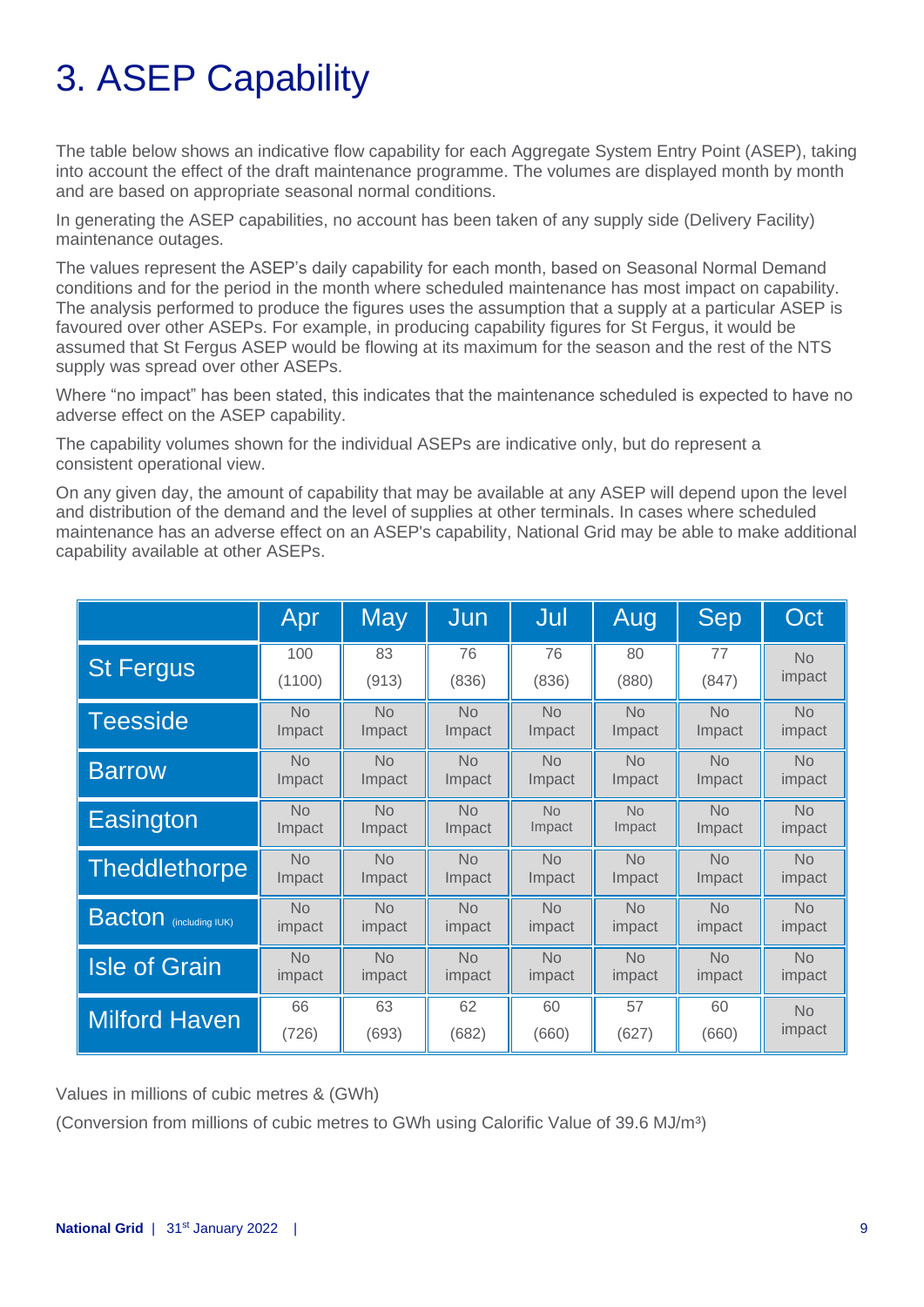# 4. Maintenance Affected Exit Points

We aim to minimise the impact of our maintenance on customers through transparency, aligning our work with their outages as appropriate and facilitating customer needs for flexibility.

#### **Outages**

Each year we ask when our customers' outages are to enable alignment of works. If your outages move, please get in touch as early as possible so that we can consider whether we can also realign our works to reduce any impact of these works. Please contact us to advise of any change to outage periods via email at [NTSaccessplanning@nationalgrid.com.](mailto:NTSaccessplanning@nationalgrid.com)

Where possible, work is co-ordinated with the end user to avoid supply disruption, however in certain circumstances it may be necessary to schedule work at a time which may require disrupting the supply to an Exit Point whilst the NTS maintenance is undertaken.

Shippers, End-Users and Distribution Networks will be advised, in accordance with the Uniform Network Code (UNC) requirements and timescales, of any required disruptions to supply at an Exit Point by the issuing of a Maintenance Day(s) to the relevant party.

Maintenance Day notifications will be issued by February 1<sup>st</sup> each year to all relevant parties where our maintenance will impact gas flows for the period April to October. Where work is aligned to customer outages, or there is no anticipated impact, we will issue an Advice notice for your convenience to confirm these arrangements. Should any changes or additions to the requested Maintenance Days be required, all relevant parties will be notified in line with the timescales detailed in the UNC.

#### **Minor Works Agreement**

We recognise that sometimes standard maintenance approaches may not be optimal for our customers. Where this is the case the Minor Works Agreement can enable parties to agree different maintenance approaches through a bilateral contract with directly connected customers. Customers can pay the incremental costs of working flexibly outside normal working practices where we are able to accommodate these requests. For any questions relating to Minor Works Agreements, please contact the Business and Operations Planning Team on 01926 655625 or email via [box.SCM.GTO@nationalgrid.com.](mailto:box.SCM.GTO@nationalgrid.com)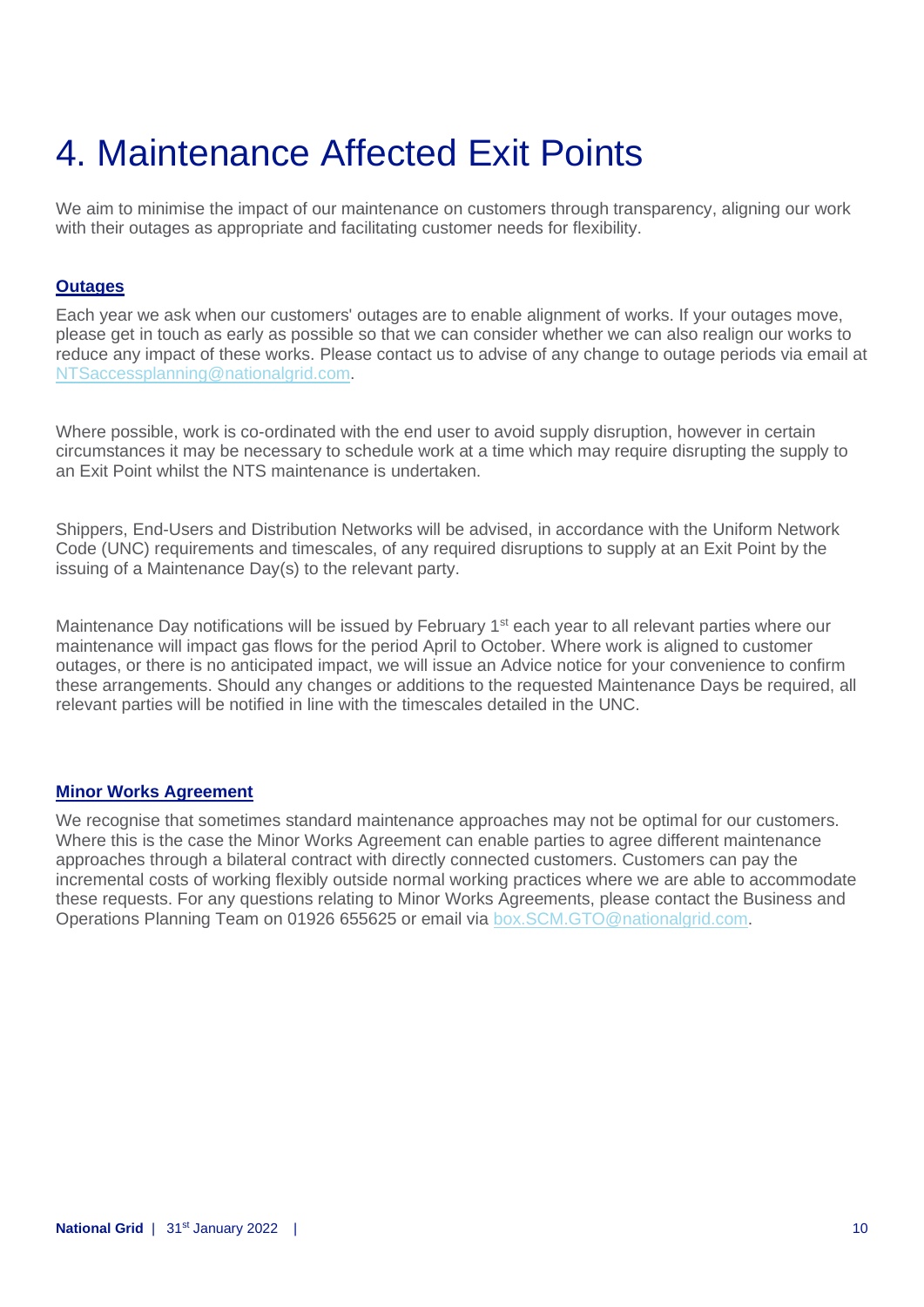#### **General Queries**

Further information on the maintenance activities undertaken by us is available on our website<sup>1</sup>.

If you have any queries or questions regarding the information contained within this document, please contact:

> Network Access & Short-Term Risk Team National Grid Gas System Operation National Grid House Gallows Hill **Warwick** CV34 6DA [NTSaccessplanning@nationalgrid.com](mailto:NTSaccessplanning@nationalgrid.com)

We would welcome any feedback from you in relation to the maintenance programme or the way in which this information is provided. If you would like to provide feedback please contact us via email at: [NTSaccessplanning@nationalgrid.com](mailto:NTSaccessplanning@nationalgrid.com)

<sup>1</sup> https://www.nationalgridgas.com/data-and-operations/maintenance